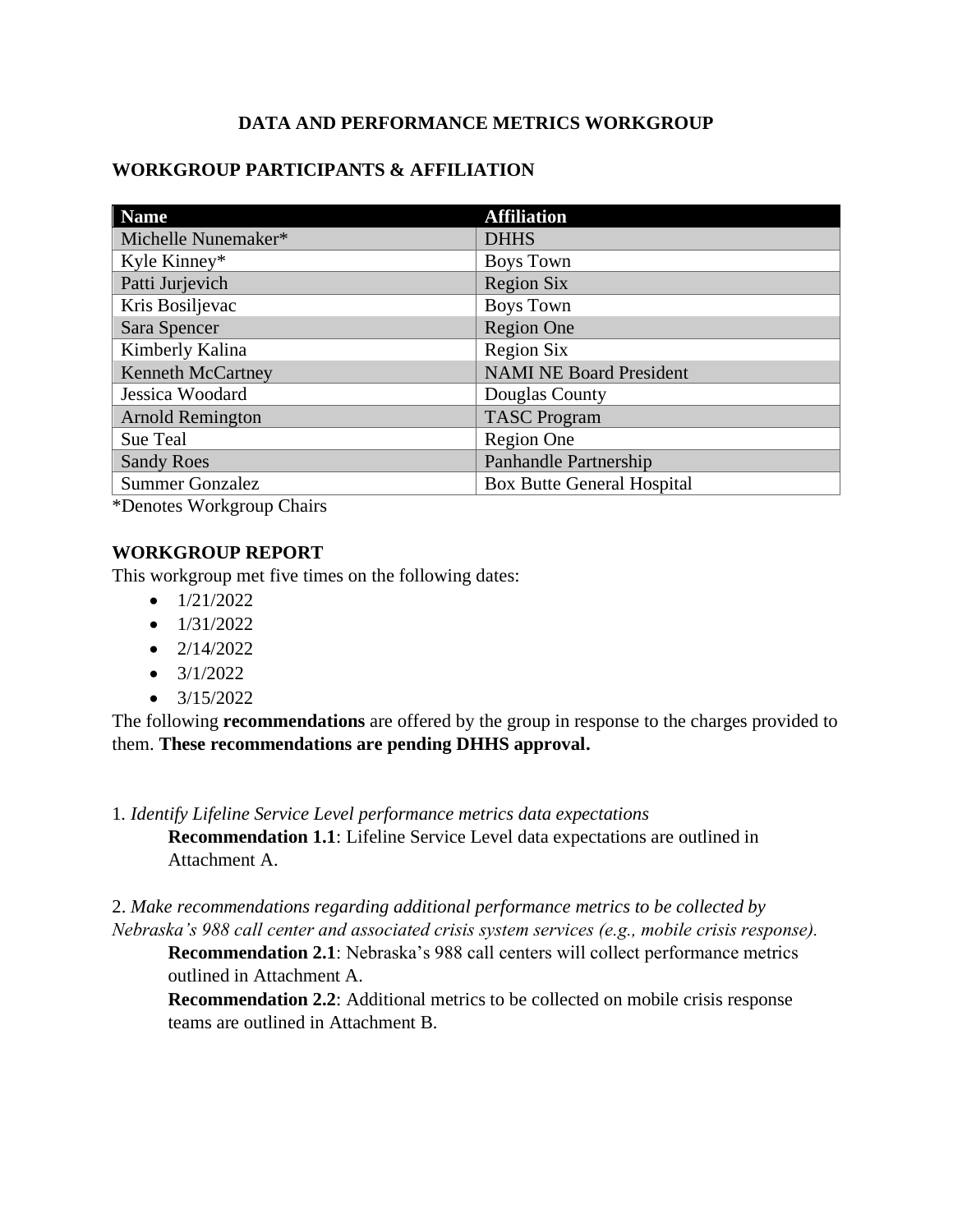3. *Make recommendations regarding service quality metrics to be collected by Nebraska's 988 call center and associated crisis system services (e.g., mobile crisis response).*

**Recommendation 3.1**: Service quality indicators and associated metrics are outlined in Attachment C.

4. *Identify initial and ongoing costs associated with the adoption of recommended solutions.* **Recommendation 4.1**: No additional costs are currently projected for these recommendations. However, if changes are required to CDS, then supplementary costs may be incurred.

No additional considerations were discussed outside of the scope of the current workgroup charges.

#### **Reviews**

- 1. Implementation Group (date/recommendations)
	- a. Meeting on 4/5/2022
		- i. Charge 4
			- 1. **Recommendation 4.1**
				- a. **Discussion:** This recommendation should be reworded to take into account changes that may occur in the states client data system (CDS).
- 2. Stakeholder Advisory Group (date/recommendations)
	- a. Meeting on 3/28/2022
		- i. Attachment A
			- 1. **Recommendation Attachment A.10**: Include "Behavioral Health Region" as a data point under "Youth System Involvement."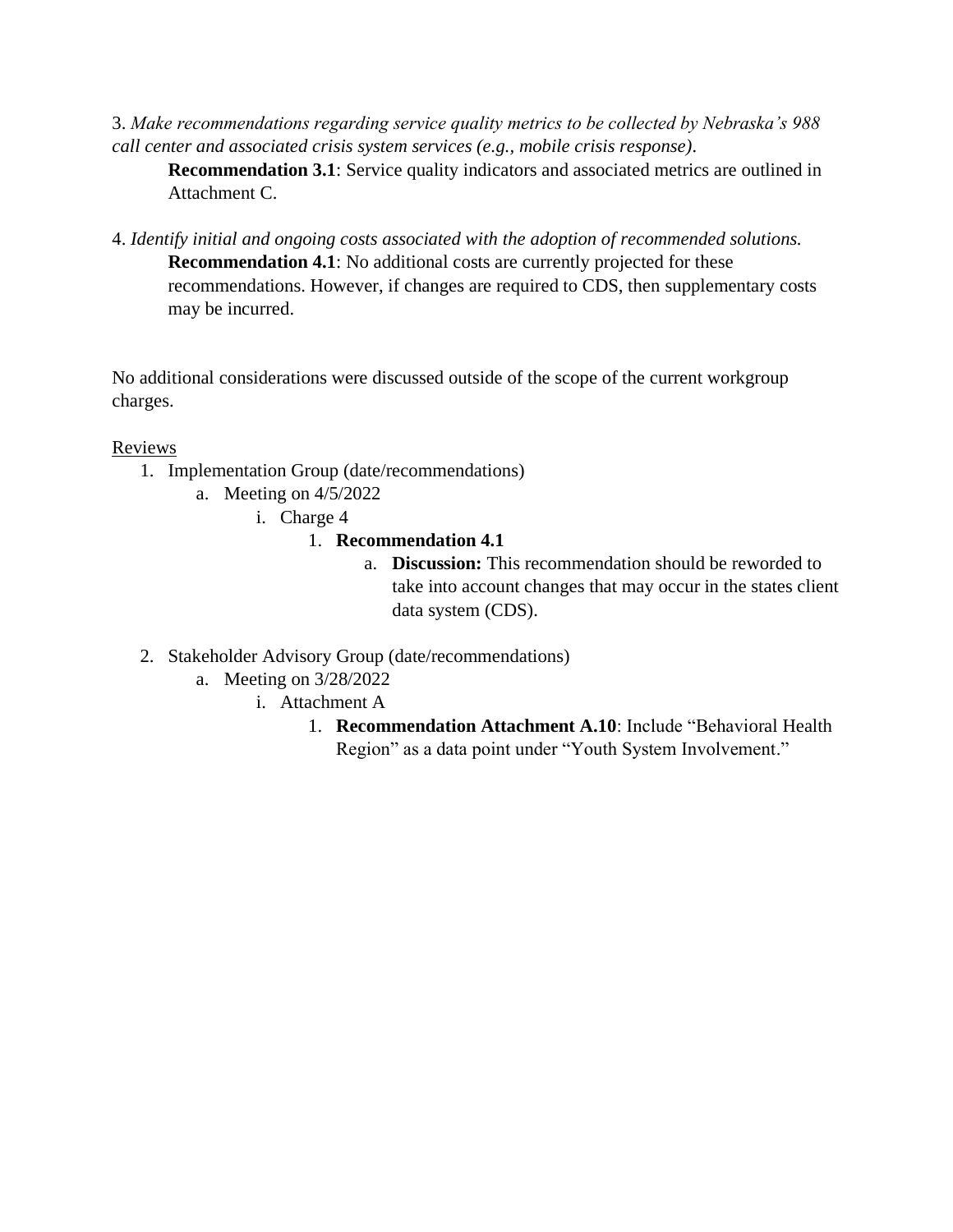#### *Attachment A*

#### *Identified Data and Performance Metrics for Nebraska 988*

- 1. Call Volume
	- a. # of calls answered/handled
	- b.  $\#$  of calls abandoned ( $>10$  second short abandon)
	- c. Answer Rate
- 2. Average speed of answer
- 3. Average length of call
	- a. Inbound
	- b. Outbound
- 4. Average Handle Time (AHT)
- 5. Percentage of calls resolved by phone
- 6. Number of Mobile Crisis Team Activations by Region for Children/Youth and Adult Teams
- 7. Number of Callers referred to Crisis Stabilization Unit (once system access is in place)
- 8. Callers referred to hospital
- 9. Who's calling:
	- a. Adult
	- b. Youth
	- c. Third Party
		- i. Parent
		- ii. Guardian
		- iii. Step-parent
		- iv. Relative
		- v. Friend
		- vi. Professional
			- 1. School personnel
			- 2. CFS staff
			- 3. Justice System (Probation/Parole)
			- 4. Treatment Provider
			- 5. Medical
			- 6. Law Enforcement
			- 7. Other
- 10. Youth System Involvement
	- a. Children and Family Services/Child Protective Services
	- b. Developmental Disabilities
	- c. Juvenile Justice/Probation/Diversion
- 11. MCR Referral Response Location
	- a. Phone
	- b. Community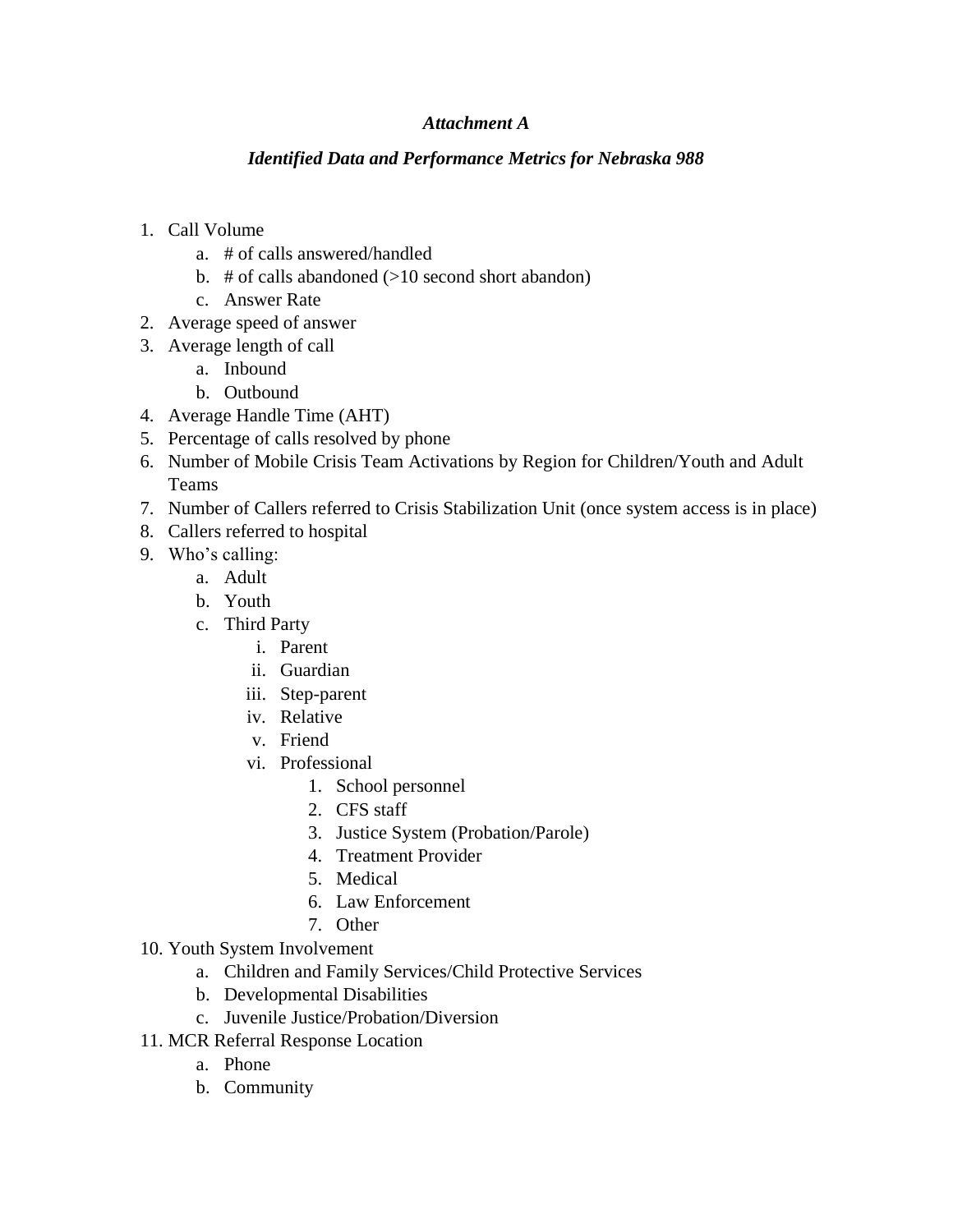- c. Facility
- d. Telehealth
- 12. Referrals
- 13. Follow Up Accepted (Qualified Callers Individuals who rise to a certain level of risk on the lethality assessment)
	- a. Yes
	- b. No
	- c. Not Offered
- 14. Follow Up Screen
	- a. Since last call, do you feel:
		- i. Worse
		- ii. Better
		- iii. The same
- 15. If a referral was offered, was the consumer able to access the service?
	- a. Yes
	- b. No
- 16. Have you utilized crisis services since our last call?
	- a. No
	- b. Yes
		- i. ER
		- ii. 911/Law Enforcement
		- iii. Other crisis lines
		- iv. Community crisis services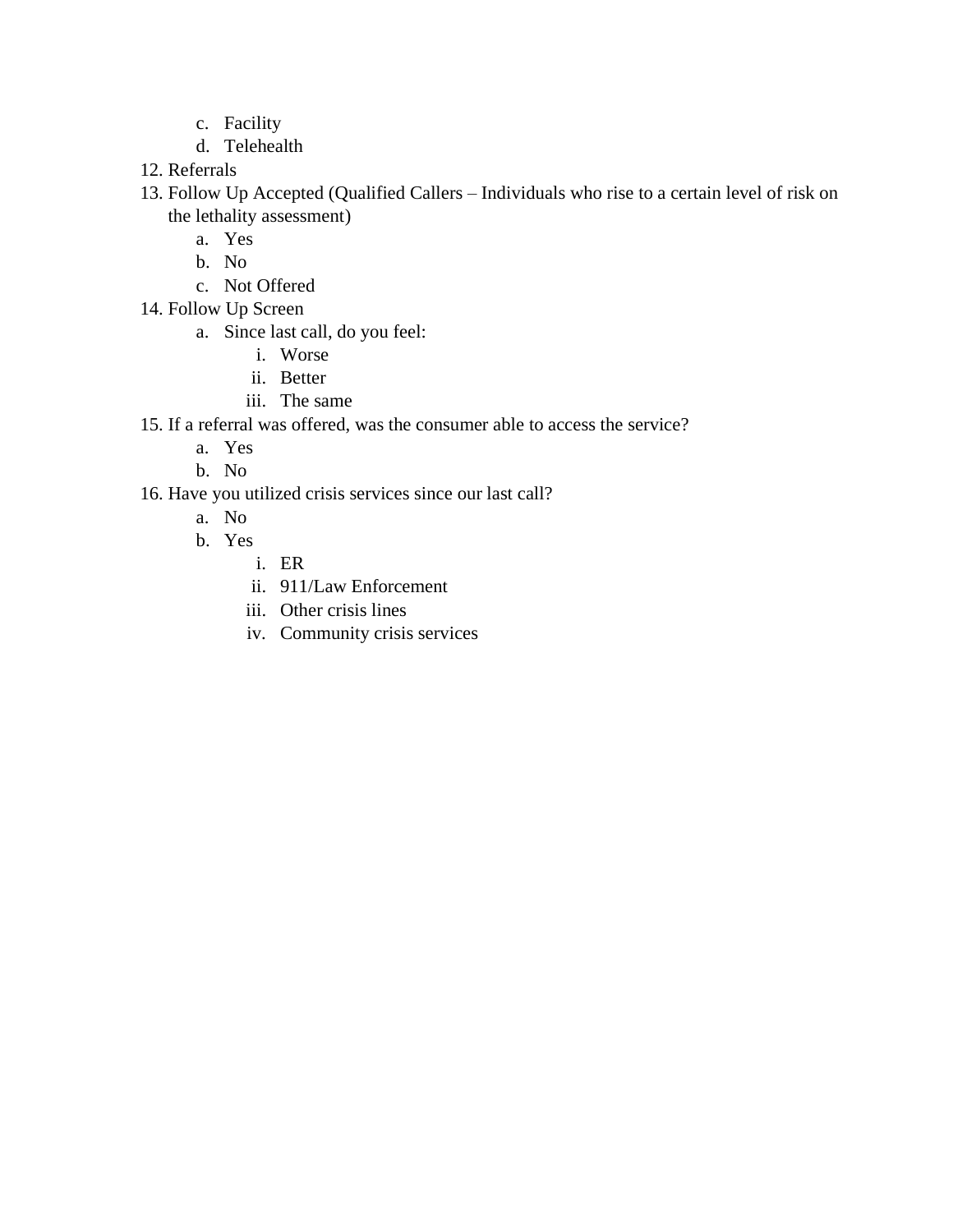| <b>Data Point</b>          | IN<br><b>CDS</b> | <b>Currently</b><br><b>Required</b> | <b>Recommend</b><br>Add and/or<br><b>Require</b> | <b>Notes &amp; Recommendations</b>                                                                                                                                                                                                                                                                                                                                                                                                                                      |
|----------------------------|------------------|-------------------------------------|--------------------------------------------------|-------------------------------------------------------------------------------------------------------------------------------------------------------------------------------------------------------------------------------------------------------------------------------------------------------------------------------------------------------------------------------------------------------------------------------------------------------------------------|
| Name                       | Yes              | Yes                                 | Yes                                              |                                                                                                                                                                                                                                                                                                                                                                                                                                                                         |
| <b>Address</b>             | Yes              | N <sub>o</sub>                      | Yes                                              |                                                                                                                                                                                                                                                                                                                                                                                                                                                                         |
| City/State/Zip             | Yes              | Yes                                 | Yes                                              |                                                                                                                                                                                                                                                                                                                                                                                                                                                                         |
| County of Residence        | Yes              | N <sub>o</sub>                      | Yes                                              |                                                                                                                                                                                                                                                                                                                                                                                                                                                                         |
| County of Admission        | Yes              | N <sub>o</sub>                      | Yes                                              |                                                                                                                                                                                                                                                                                                                                                                                                                                                                         |
| Phone                      | Yes              | N <sub>o</sub>                      | <b>No</b>                                        | Fillable                                                                                                                                                                                                                                                                                                                                                                                                                                                                |
| Phone Type                 | Yes              | No                                  | N <sub>o</sub>                                   | Drop down Land Line, No Phone, Pay by<br>Minute Cell Phone, Unlimited Subscription<br>Cell Phone, Unknown                                                                                                                                                                                                                                                                                                                                                               |
| <b>Email Address</b>       | Yes              | no                                  | N <sub>o</sub>                                   | Fillable                                                                                                                                                                                                                                                                                                                                                                                                                                                                |
| <b>SSN</b>                 | Yes              | N <sub>0</sub>                      |                                                  | Fillable                                                                                                                                                                                                                                                                                                                                                                                                                                                                |
| <b>DOB</b>                 | Yes              | Yes                                 | Yes                                              | DBH has instructed individuals to approximate<br>age and then enter a DOB if age/DOB is<br>unknown (Per region 1)                                                                                                                                                                                                                                                                                                                                                       |
| Race                       | Yes              | N <sub>o</sub>                      | Yes                                              | Select All that apply                                                                                                                                                                                                                                                                                                                                                                                                                                                   |
| Ethnicity                  | Yes              | N <sub>o</sub>                      | N <sub>o</sub>                                   | Dropdown                                                                                                                                                                                                                                                                                                                                                                                                                                                                |
| Gender                     | Yes              | Unknown                             | Yes                                              | drop down: male/ female/ unknown -- DBH<br>has instructed "use unknown" if gender is<br>"unknown" -- Gender is not inclusive of non-<br>binary or transgender                                                                                                                                                                                                                                                                                                           |
| <b>Marital Status</b>      | Yes              | N <sub>o</sub>                      | no                                               | drop down Cohabitating, Divorced, Married,<br>Never Married, Separated, Widowed,<br>Unknown                                                                                                                                                                                                                                                                                                                                                                             |
| <b>Employment Status</b>   | Yes              | no                                  | N <sub>o</sub>                                   | Drop down: Active / Armed forces (<35 hrs.),<br>Active / Armed forces (35+ hrs.), Disabled,<br>Employed Full Time (35+ hrs.), Employed Part<br>time (<35 hrs.), Homemaker, Resident of<br>Intuition, Retired, Shelter Workshop, Student,<br>Unemployed - laid off / looking, Unemployed<br>Not seeking, Volunteer, Unknown                                                                                                                                              |
| <b>Living Arrangements</b> | Yes              | N <sub>o</sub>                      | N <sub>o</sub>                                   | Drop Down assisted living, Child living w<br>Parent / relative, Child residential treatment,<br>crisis residential care, foster home, homeless -<br>shelter, jail / correction facility, other 24 hr.<br>residential care, other instructional setting,<br>private residence receiving support, private<br>residence w/ housing assistance, private<br>residence w/o support, regional center,<br>residential treatment, youth living<br>independently, other, unknown. |
| Service Provider           | Yes              |                                     |                                                  | appears auto-generated                                                                                                                                                                                                                                                                                                                                                                                                                                                  |
| <b>Funding Region</b>      | Yes              |                                     |                                                  | appears auto-generated                                                                                                                                                                                                                                                                                                                                                                                                                                                  |
| Services to be Provided    | Yes              |                                     |                                                  | appears auto-generated                                                                                                                                                                                                                                                                                                                                                                                                                                                  |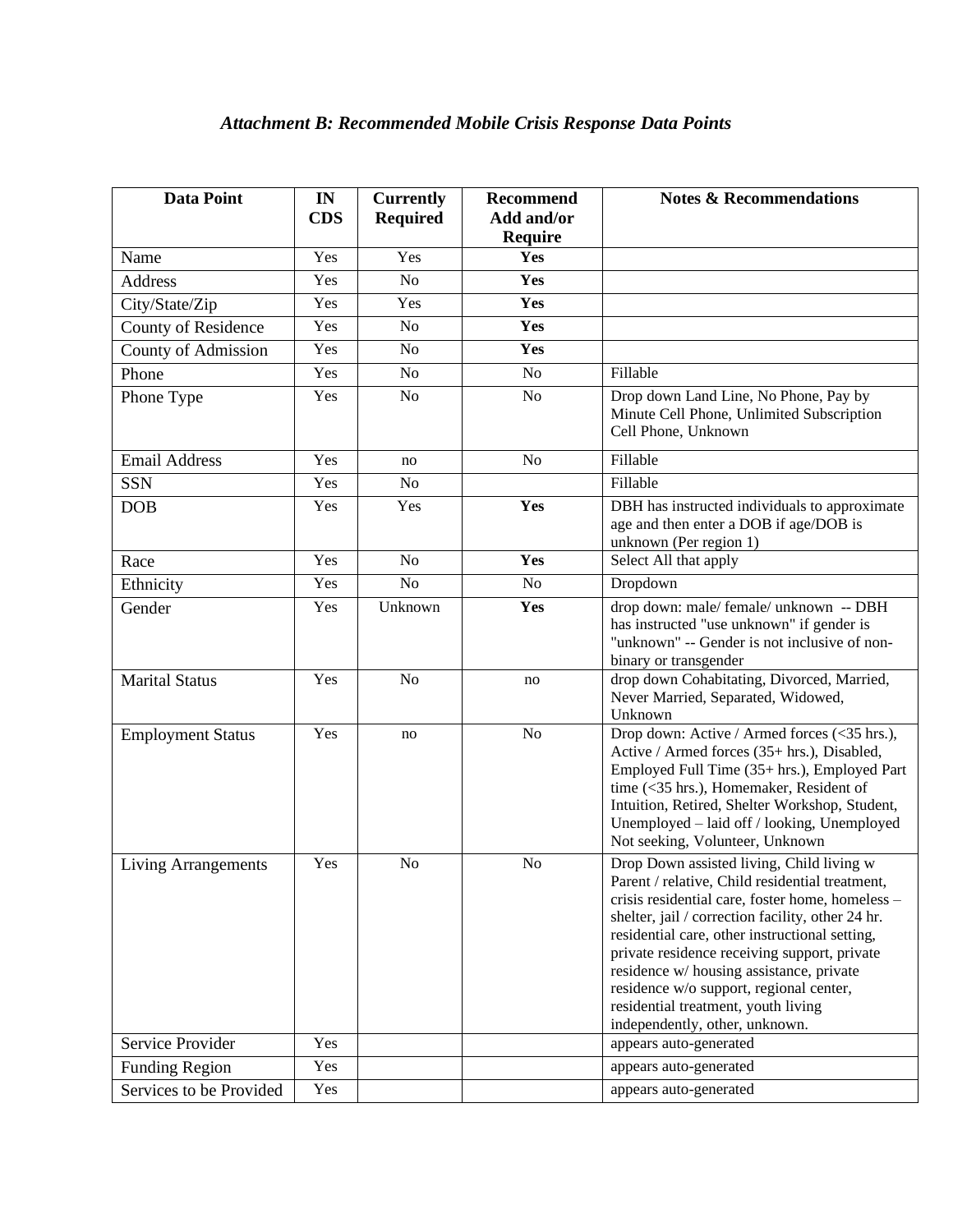| Type of Assessment                                                                                                                                                                                            | Yes | No             | Yes            | drop down Face to Face, Telehealth, Phone<br>(TASC calls this type of contact)                                                                                                                                                                                                                                                                                                                                                                                             |
|---------------------------------------------------------------------------------------------------------------------------------------------------------------------------------------------------------------|-----|----------------|----------------|----------------------------------------------------------------------------------------------------------------------------------------------------------------------------------------------------------------------------------------------------------------------------------------------------------------------------------------------------------------------------------------------------------------------------------------------------------------------------|
| <b>Admission Date</b>                                                                                                                                                                                         | Yes | Unknown        | Yes            | Admission Date & Time is included --<br>Equivalent to Date of Services                                                                                                                                                                                                                                                                                                                                                                                                     |
| Crisis Location                                                                                                                                                                                               | Yes | N <sub>o</sub> | Yes            | Current options: Residence, hospital, Jail, other<br>, unknown -- Recommendation: Add: Youth<br>Shelter, Community, Business                                                                                                                                                                                                                                                                                                                                               |
| <b>Crisis Situation</b>                                                                                                                                                                                       | Yes | Unknown        | Yes            | Current options: action of a sexual nature,<br>disorderly, intoxication, neglect of self-care,<br>other, suicide attempt or threat, theft or<br>property crime, threats of violence, unknown --<br>Recommendation: Add: Relationship<br>(domestic/IPV and parent/child), employment,<br>eviction, trespass, loitering<br>Recommendation: Change crisis situation to<br>"initial call out reason" and add "primary<br>Presenting issue on scene" - same options as<br>above |
| Crisis Dangerousness                                                                                                                                                                                          | Yes | no             | N <sub>o</sub> | Check all that apply: unpredictable, impulsive,<br>violent, history of violent or impulsive<br>behavior, ambivalent suicidal / homicidal ideas<br>or gestures, suicidal / homicidal ideation with<br>control, unable to meet needs in manner<br>threatening to self, no violent or impulsive<br>ideation or behavior                                                                                                                                                       |
| <b>Referral Source</b>                                                                                                                                                                                        | Yes | No             | Yes            | Long List on pg 225 of 2022 CDS Manual - no<br>definitions or process on when to select what<br>Recommendation: Clarify definitions                                                                                                                                                                                                                                                                                                                                        |
| Substance use history<br>• Substance Used<br>$[1,2,3]$ drop down<br>• Age of first use [<br>$1,2,3$ ]<br>• Frequency of Use<br>$(Admission)$ [1,2,3]<br>• Volume of Use $[1,2,3]$<br>• Route of Use $[1,2,3]$ | Yes | No             | No             |                                                                                                                                                                                                                                                                                                                                                                                                                                                                            |
| <b>Officer Name</b>                                                                                                                                                                                           | Yes | No             | No             | Fillable                                                                                                                                                                                                                                                                                                                                                                                                                                                                   |
| <b>Badge Number</b>                                                                                                                                                                                           | Yes | No             | No             | Fillable -- Recommend: Replace badge # with<br>or add LE Agency (require if changed to LE<br>Agency)                                                                                                                                                                                                                                                                                                                                                                       |
| <b>Current Medications</b>                                                                                                                                                                                    | Yes | N <sub>o</sub> | no             | Fillable                                                                                                                                                                                                                                                                                                                                                                                                                                                                   |
| Is "med compliant"                                                                                                                                                                                            | Yes | no             | no             | check box                                                                                                                                                                                                                                                                                                                                                                                                                                                                  |
| Psychiatric History                                                                                                                                                                                           | Yes | No             | no             | Fillable                                                                                                                                                                                                                                                                                                                                                                                                                                                                   |
| <b>Criminal History</b>                                                                                                                                                                                       | Yes | No             | no             | Fillable                                                                                                                                                                                                                                                                                                                                                                                                                                                                   |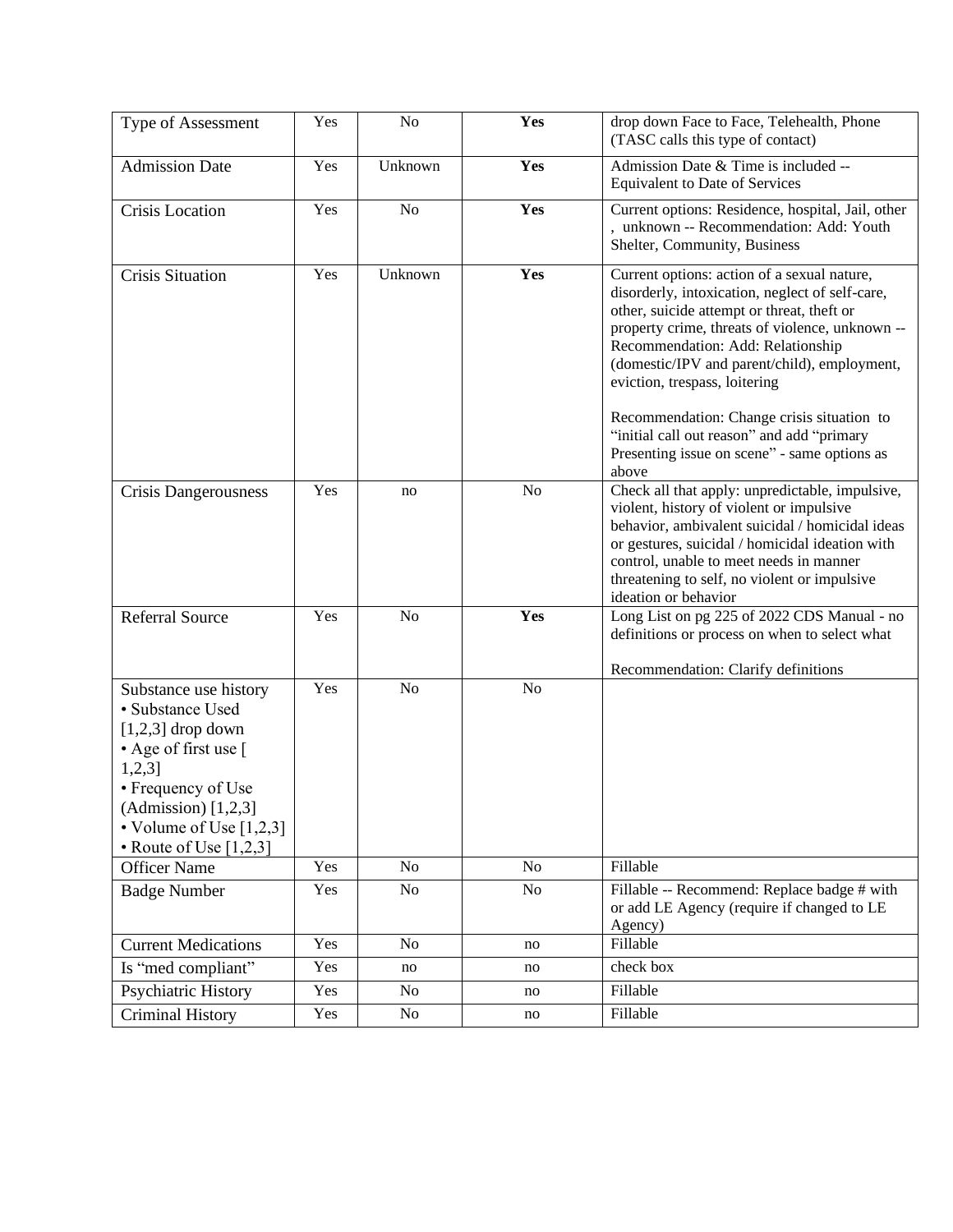| <b>Support System Types</b>              | Yes | No                | no                                   | check boxes Family, friends or other support<br>available, Family, friends or other support<br>questionable, some support but difficult to<br>mobilize, some support but effectiveness is<br>limited, no family, friends, agency or other<br>support             |
|------------------------------------------|-----|-------------------|--------------------------------------|------------------------------------------------------------------------------------------------------------------------------------------------------------------------------------------------------------------------------------------------------------------|
| Ability to Cooperate                     | Yes | N <sub>o</sub>    | no                                   | check boxes Willing and able to cooperate,<br>wants help but is ambivalent or unmotivated,<br>passively accepts help, little interest or<br>comprehension, unable or unwilling to<br>cooperate.                                                                  |
| Currently receiving BH<br>services       | Yes | no                | no                                   | Dropdown: Y/N/Unk                                                                                                                                                                                                                                                |
| <b>Services Receiving</b>                |     |                   | no                                   | Fillable                                                                                                                                                                                                                                                         |
| <b>Crisis Disposition</b>                | Yes | N <sub>o</sub>    | Yes                                  | drop down box- EPC; CPC; Voluntary<br>hospitalization; medical hospitalization; No<br>EPC, Agreed to Post-Crisis Services; No EPC,<br>Declined Post-Crisis Services; Arrest / Jail; No<br>further action / refused; unknown ***<br>SHOULD ABSOLUTELY BE REQUIRED |
| System of Care<br>involved youth         | Yes | N <sub>o</sub>    | no                                   | Checkbox                                                                                                                                                                                                                                                         |
| Is CFS involved                          | Yes | N <sub>o</sub>    | no                                   | Checkbox                                                                                                                                                                                                                                                         |
| <b>Auto Generated fields</b>             |     |                   |                                      |                                                                                                                                                                                                                                                                  |
| Age (Adult/Youth)                        | Yes | auto<br>generated |                                      | Is this auto-generated based on DOB?                                                                                                                                                                                                                             |
| <b>Client Case (Client ID</b><br>number) | Yes | auto<br>generated |                                      |                                                                                                                                                                                                                                                                  |
|                                          |     |                   |                                      |                                                                                                                                                                                                                                                                  |
|                                          |     |                   | <b>Additional Recommended Fields</b> |                                                                                                                                                                                                                                                                  |
| Start time                               | Unk |                   | Yes                                  | These specific fields are not available fields -<br>Recommend adding and requiring                                                                                                                                                                               |
| Stop time                                | Unk |                   | Yes                                  | These specific fields are not available fields -<br>Recommend adding and requiring                                                                                                                                                                               |
| Face time                                | Unk |                   | Yes                                  | These specific fields are not available fields -<br>Recommend adding and requiring                                                                                                                                                                               |
| Travel time                              | Unk |                   | Yes                                  | These specific fields are not available fields -<br>Recommend adding and requiring                                                                                                                                                                               |
| <b>Trauma History</b>                    |     |                   | Yes                                  | Not sure why this isn't included in Crisis<br>Response Window as it is measured for all<br>other services                                                                                                                                                        |
|                                          |     |                   |                                      |                                                                                                                                                                                                                                                                  |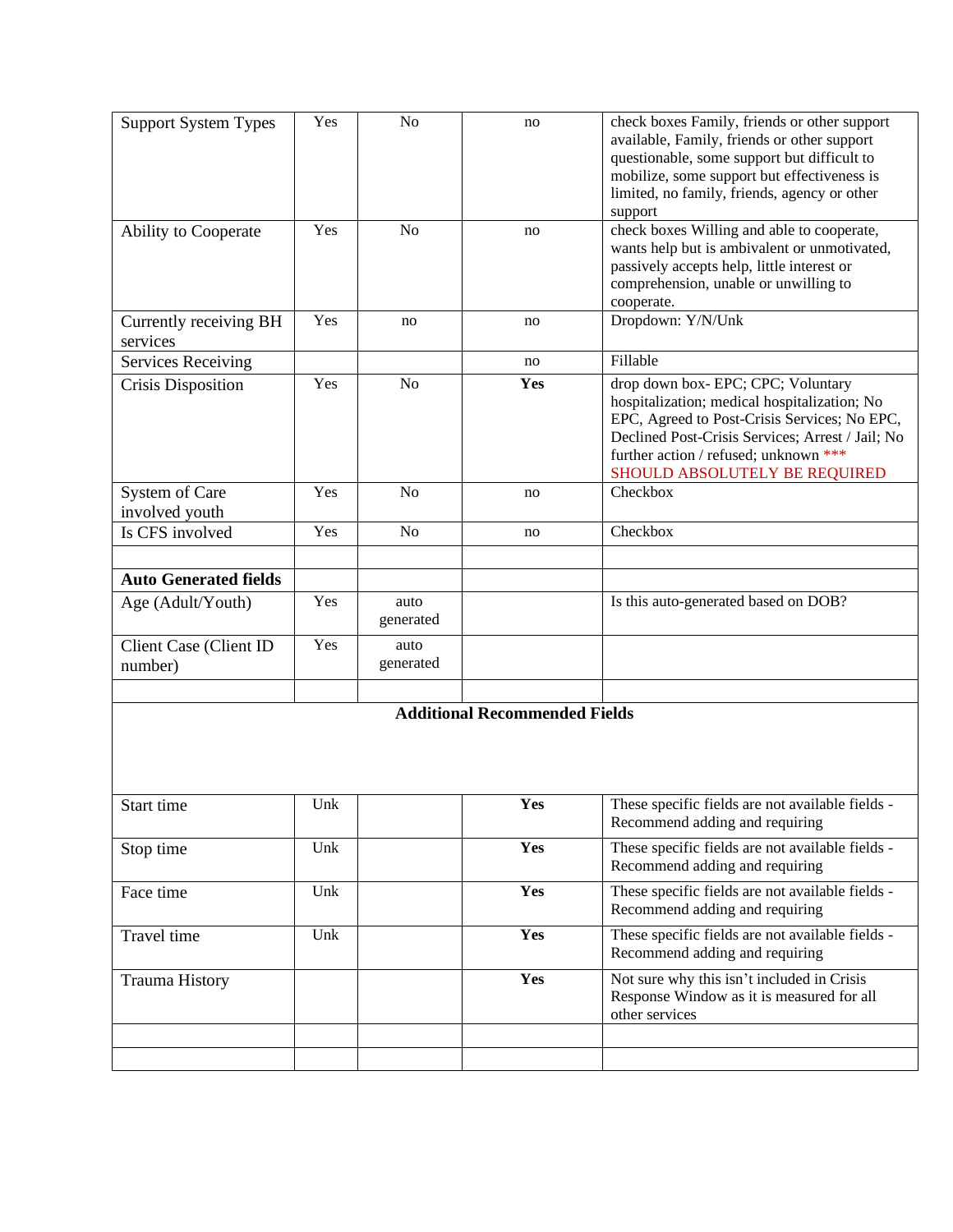| <b>Additional Data Points for Addition to CDS</b>                                                                                                                                      |            |                                                                                                                                                                                                                       |
|----------------------------------------------------------------------------------------------------------------------------------------------------------------------------------------|------------|-----------------------------------------------------------------------------------------------------------------------------------------------------------------------------------------------------------------------|
|                                                                                                                                                                                        |            |                                                                                                                                                                                                                       |
| Does the individual<br>present a substantial<br>risk of serious harm to<br>himself/herself or a<br>substantial risk of<br>serious harm to another<br>person within the near<br>future? | <b>Yes</b> |                                                                                                                                                                                                                       |
| Field: MCR diverted<br>from hospital/jail/EPC                                                                                                                                          | Yes        | Necessary for outcome measure                                                                                                                                                                                         |
| Field: LE Requested<br><b>Resources</b>                                                                                                                                                | Yes        | Necessary for outcome measure                                                                                                                                                                                         |
| Youth Placement at<br>Crisis Disposition                                                                                                                                               | Yes        | Drop down: Remained in Home, Placed<br>Informally Out of the Home (Friend/Family),<br>Formally Placed Out of Home, Admitted to<br>Inpatient Psychiatric Unit, Jail, Lives on Own,<br>Medical Hospitalization, Unknown |

## **Other Recommendations**

- Allow provider to go back into the encounter in CDS to enter information about the follow-up that was provided.
- Remove CR-SUD, everything is CR-MH
- Consider adding additional data points when the MCR responds to the jail or corrections that include:
	- o Remain on suicide watch
	- o Removed from suicide watch
	- o See a MH professional